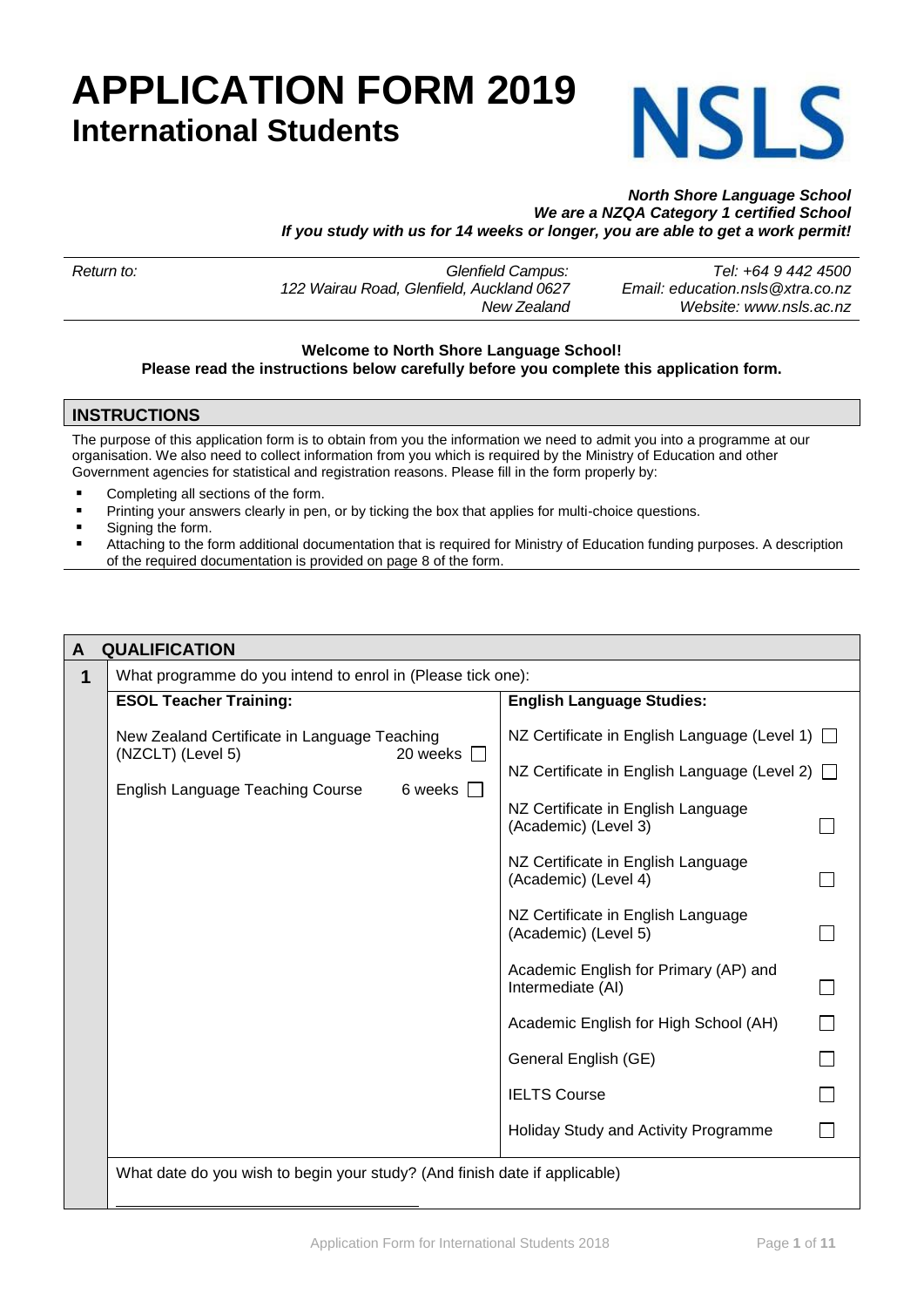| $\mathbf{2}$            | Have you studied at NSLS before?<br>$No$ $\Box$<br>Yes $\Box$                                            |                                                                                                      | If you answered 'yes', what programme did you study?                                                |                                                                                              |  |
|-------------------------|----------------------------------------------------------------------------------------------------------|------------------------------------------------------------------------------------------------------|-----------------------------------------------------------------------------------------------------|----------------------------------------------------------------------------------------------|--|
| $\mathbf{3}$            | Do you intend to study:                                                                                  | Part time                                                                                            |                                                                                                     | Full time<br>0R<br>$\sim$                                                                    |  |
| $\overline{\mathbf{4}}$ | How did you hear about our school?                                                                       |                                                                                                      |                                                                                                     |                                                                                              |  |
|                         | <b>NSLS Website</b><br><b>NSLS Staff</b><br>Word of Mouth<br>Conference<br>Email<br>Newspaper<br>Friends |                                                                                                      | <b>NSLS Graduates</b><br>Church<br><b>Direct Mail</b><br>Advertising<br>Radio<br>Magazine<br>Others |                                                                                              |  |
| B                       | <b>PERSONAL DETAILS</b>                                                                                  |                                                                                                      |                                                                                                     |                                                                                              |  |
| 5                       | Print your full legal name:                                                                              |                                                                                                      |                                                                                                     |                                                                                              |  |
|                         | Family Name:                                                                                             |                                                                                                      |                                                                                                     |                                                                                              |  |
|                         | Given Name(s):                                                                                           |                                                                                                      |                                                                                                     |                                                                                              |  |
| $6\phantom{1}$          | Preferred first name:                                                                                    |                                                                                                      |                                                                                                     |                                                                                              |  |
|                         | Previous name(s) known by:                                                                               |                                                                                                      |                                                                                                     |                                                                                              |  |
| $\overline{7}$          |                                                                                                          |                                                                                                      |                                                                                                     | If you have previously enrolled at this organisation under another name, what was that name? |  |
| 8                       | Preferred title:                                                                                         | <b>Miss</b><br>Mr<br>Other (Specify):<br>Ms<br>Mrs<br>$\mathsf{L}$<br>$\mathbf{1}$<br>$\blacksquare$ |                                                                                                     |                                                                                              |  |
| 9                       | Date of birth:                                                                                           | month<br>day<br>vear                                                                                 |                                                                                                     | 10<br>Gender:<br>Male<br>Female                                                              |  |
| 10                      | here.                                                                                                    | If you know your NSN (National Student Number), please write it                                      |                                                                                                     |                                                                                              |  |
|                         |                                                                                                          | If you answered Yes to question 2, you MUST fill in this section.                                    |                                                                                                     |                                                                                              |  |
|                         |                                                                                                          |                                                                                                      |                                                                                                     |                                                                                              |  |
| C                       | <b>CONTACT DETAILS</b>                                                                                   |                                                                                                      |                                                                                                     |                                                                                              |  |
|                         | <b>Home Address</b>                                                                                      | <b>Home Address</b>                                                                                  |                                                                                                     | <b>Postal Address</b> (if different from home                                                |  |
|                         | and Contact<br>Details:                                                                                  |                                                                                                      |                                                                                                     | address)<br><b>Street Address:</b>                                                           |  |
|                         |                                                                                                          | Street Address:                                                                                      |                                                                                                     |                                                                                              |  |
|                         |                                                                                                          | Suburb:                                                                                              |                                                                                                     | Suburb:                                                                                      |  |
|                         |                                                                                                          | Town/City:                                                                                           |                                                                                                     | Town/City:                                                                                   |  |
|                         |                                                                                                          | Post Code:<br>Country:                                                                               |                                                                                                     | Post Code:<br>Country:                                                                       |  |
|                         |                                                                                                          | Phone:                                                                                               |                                                                                                     |                                                                                              |  |
|                         |                                                                                                          | Mobile:                                                                                              |                                                                                                     |                                                                                              |  |
|                         |                                                                                                          | Fax:                                                                                                 |                                                                                                     |                                                                                              |  |
|                         |                                                                                                          | Email:                                                                                               |                                                                                                     |                                                                                              |  |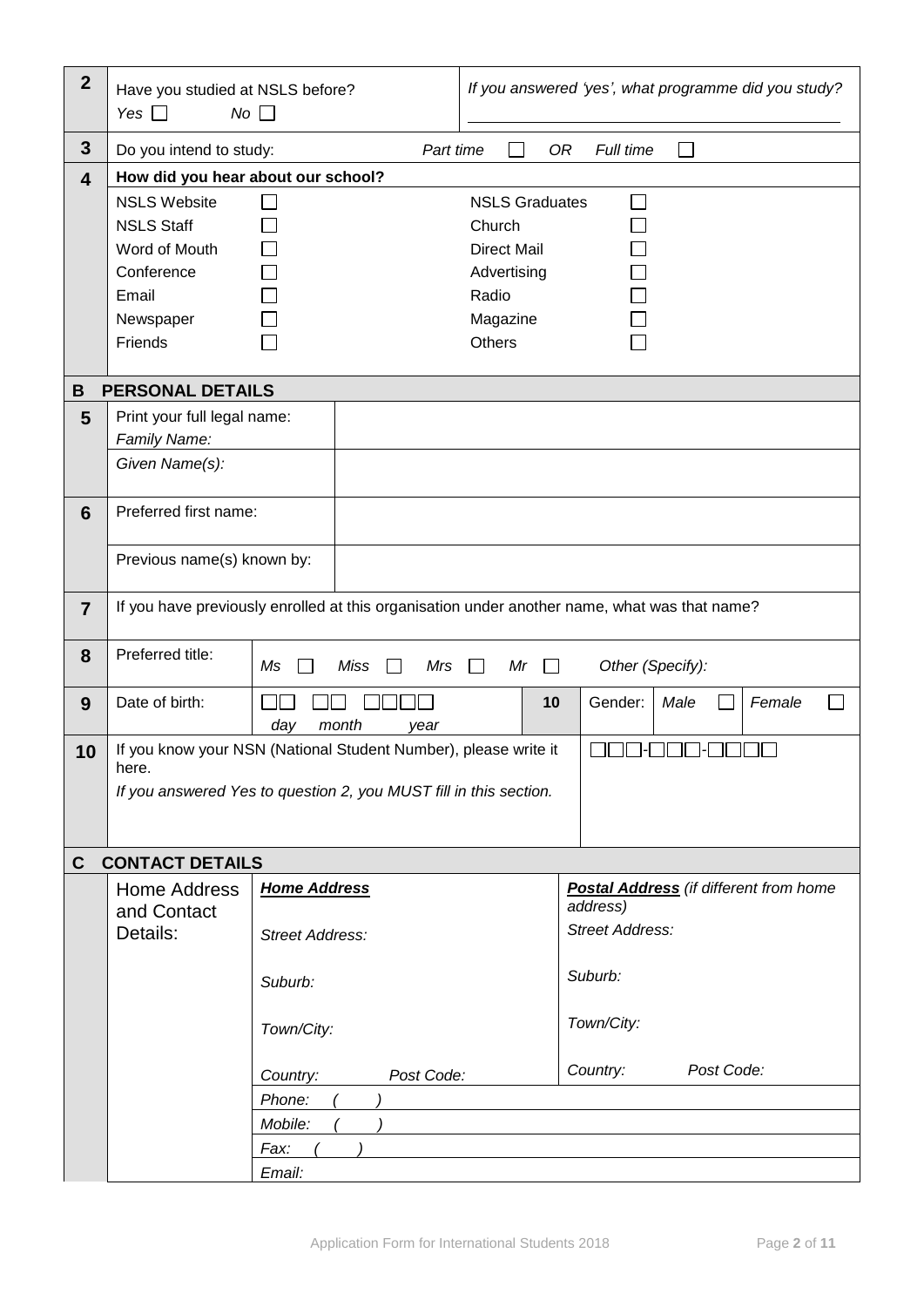|    | <b>Address While</b><br>Studying:                                                                                         | Address while Studying (if different from home address):<br><b>Street Address:</b><br>Suburb:<br>Town/City:<br>Post Code:<br>Country:<br>Mobile:<br>Phone:<br>Email:<br>Fax:                                                                                                                                                                                            |                                                                                                                     |                                                                                                                                                                                                                                                         |                                                                                                       |
|----|---------------------------------------------------------------------------------------------------------------------------|-------------------------------------------------------------------------------------------------------------------------------------------------------------------------------------------------------------------------------------------------------------------------------------------------------------------------------------------------------------------------|---------------------------------------------------------------------------------------------------------------------|---------------------------------------------------------------------------------------------------------------------------------------------------------------------------------------------------------------------------------------------------------|-------------------------------------------------------------------------------------------------------|
|    | Next of Kin:                                                                                                              | Name:<br>Relationship to you:<br>Phone: (<br>$\left( \right)$                                                                                                                                                                                                                                                                                                           |                                                                                                                     | Address:<br>Email:                                                                                                                                                                                                                                      |                                                                                                       |
|    |                                                                                                                           |                                                                                                                                                                                                                                                                                                                                                                         |                                                                                                                     |                                                                                                                                                                                                                                                         |                                                                                                       |
| 11 | Ethnicity:<br>What ethnic<br>$group(s)$ do<br>you belong to?<br>You may tick up to<br>three boxes, which<br>apply to you. | NZ European/Pakeha<br>New Zealand Māori<br>Samoan<br>Cook Island Māori<br>Tongan<br>Niue<br>Tokelauen<br>Fijian<br><b>Other Pacific Peoples</b><br>British/Irish<br>Dutch<br>Greek<br>Polish<br>South Slav<br>Italian<br>German<br>Other European<br>Please specify if "Other Pacific Peoples", "Other European", "Other Southeast Asian",<br>"Other Asian" or "Other". | 111<br>211<br>311<br>321<br>331<br>341<br>351<br>361<br>371<br>121<br>122<br>123<br>124<br>125<br>126<br>127<br>129 | Filipino<br>Cambodian<br>Vietnamese<br>Other Southeast Asian <sup>1</sup> 414<br>Chinese<br>Indian<br>Sri Lankan<br>Japanese<br>Korean<br><b>Other Asian</b><br>Middle Eastern<br>Latin American<br>African<br>Other<br><b>Not Stated</b><br>Australian | 411<br>412<br>413<br>421<br>431<br>441<br>442<br>443<br>444<br>511<br>521<br>531<br>611<br>999<br>128 |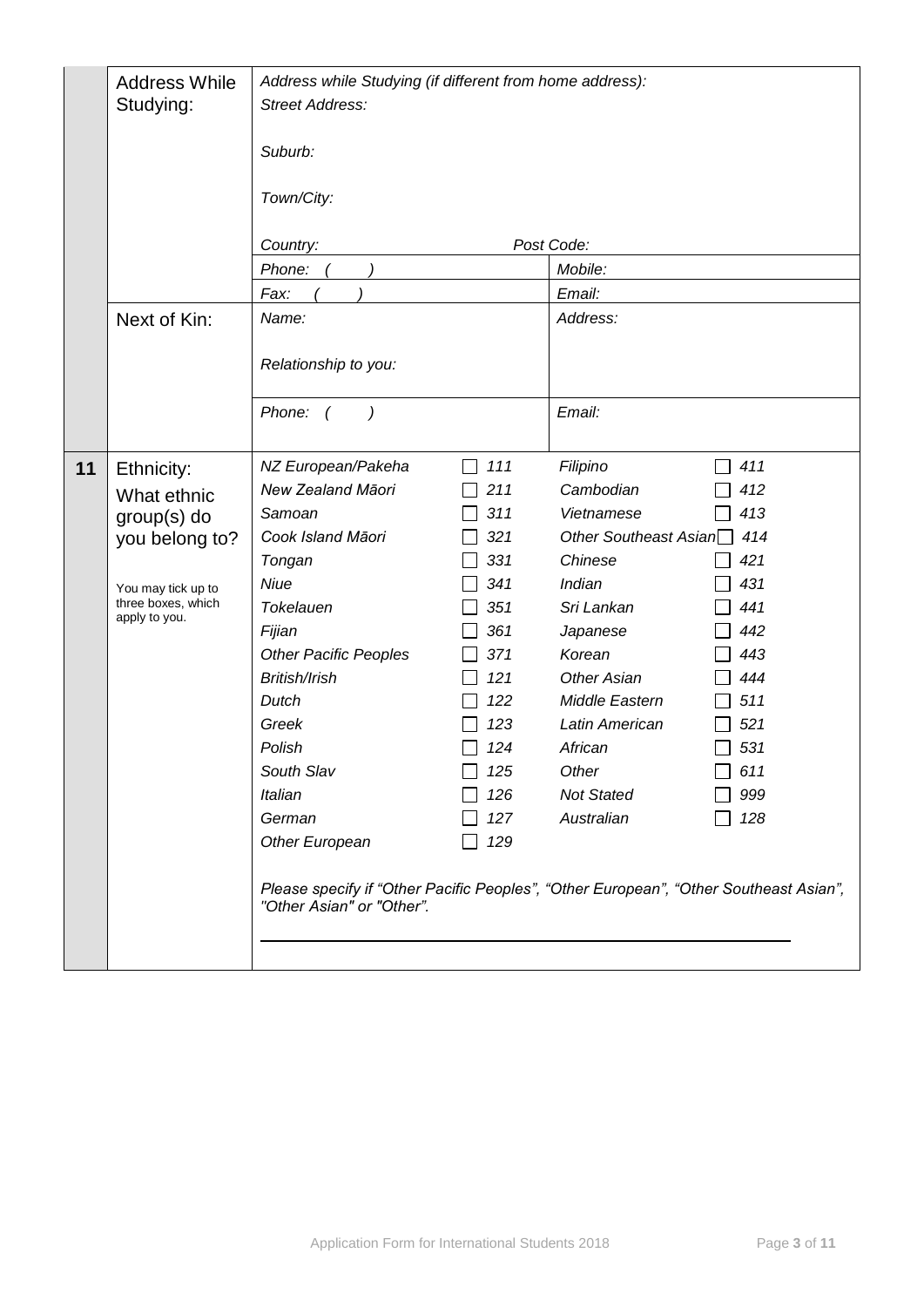| 12      | Prior activity:                                                                                         | What was your MAIN activity or occupation in New Zealand at 1 October 2018?<br>You may tick only one box.                                                                                                                                                                                                                                                                                    |  |                         |               |                                                    |          |                 |
|---------|---------------------------------------------------------------------------------------------------------|----------------------------------------------------------------------------------------------------------------------------------------------------------------------------------------------------------------------------------------------------------------------------------------------------------------------------------------------------------------------------------------------|--|-------------------------|---------------|----------------------------------------------------|----------|-----------------|
|         |                                                                                                         | Secondary school student                                                                                                                                                                                                                                                                                                                                                                     |  | $\Box$ 01               |               | Non-employed or beneficiary<br>(excluding retired) |          | 02              |
|         |                                                                                                         | Wage or salary worker                                                                                                                                                                                                                                                                                                                                                                        |  | $\Box$ 03               | Self-employed |                                                    |          | 04              |
|         |                                                                                                         | University student                                                                                                                                                                                                                                                                                                                                                                           |  | 05<br>$\Box$            |               | Polytechnic student                                |          | 06              |
|         |                                                                                                         | House-person or retired                                                                                                                                                                                                                                                                                                                                                                      |  | $\Box$<br>08            | occupation)   | Overseas (irrespective of                          |          | 09              |
|         |                                                                                                         | <b>Private Training</b><br>Establishment student                                                                                                                                                                                                                                                                                                                                             |  | 11<br>$\vert \ \ \vert$ |               | Wānanga student                                    |          | 12              |
| 13      | <sup>1</sup> Disability:<br>confidential.<br><b>Specific Learning Needs:</b><br>confidential.<br>needs: | Do you live with the effects of significant injury, long<br>term illness, or disability? The information you supply is<br>If yes, how would you describe your impairment,<br>disability or long term medical condition.<br>Do you have any specific learning needs that you wish<br>to advise us of? The information you provide is<br>If yes, how would you describe your specific learning |  |                         |               | Yes<br>Yes                                         | No<br>No |                 |
|         |                                                                                                         |                                                                                                                                                                                                                                                                                                                                                                                              |  |                         |               |                                                    |          |                 |
| D<br>14 | <b>ACADEMIC INFORMATION</b><br>Secondary                                                                | Highest                                                                                                                                                                                                                                                                                                                                                                                      |  | Institution             |               | Country                                            |          | Date Started:   |
|         | <b>Studies</b>                                                                                          | Qualification                                                                                                                                                                                                                                                                                                                                                                                |  |                         |               |                                                    |          | Date Completed: |
|         | (High School):                                                                                          |                                                                                                                                                                                                                                                                                                                                                                                              |  |                         |               |                                                    |          |                 |

Application Form for International Students 2018 Page **4** of **11** 1 <sup>1</sup> The completion of this section is not compulsory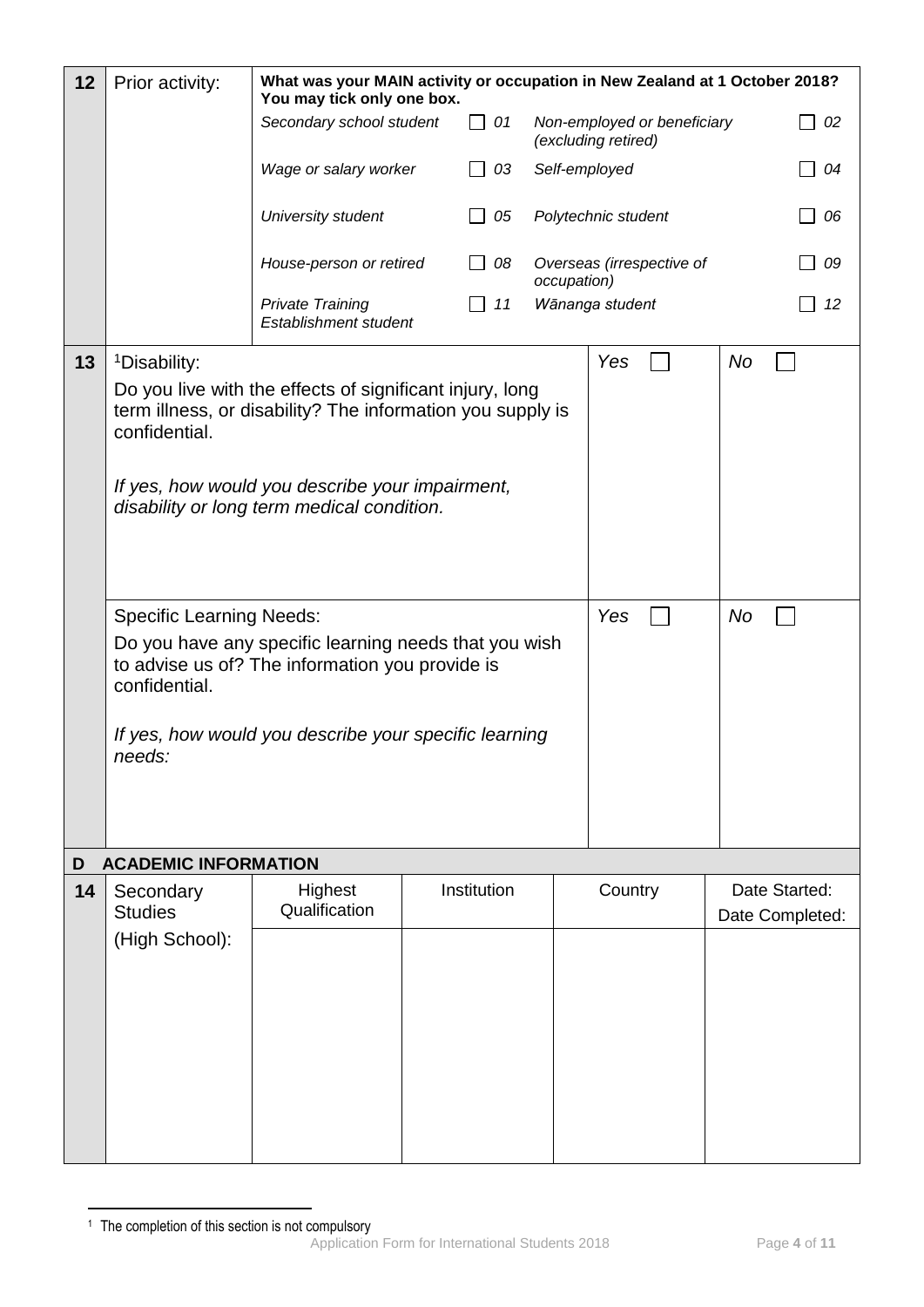| 15 | <b>Tertiary</b><br><b>Studies</b><br>(College,<br>University,<br>Polytechnic): | Highest<br>Qualification          | Institution                                                                                                                                                    | Country     | Date Started:<br>Date Completed:       |  |  |
|----|--------------------------------------------------------------------------------|-----------------------------------|----------------------------------------------------------------------------------------------------------------------------------------------------------------|-------------|----------------------------------------|--|--|
|    |                                                                                |                                   |                                                                                                                                                                |             |                                        |  |  |
|    |                                                                                |                                   |                                                                                                                                                                |             |                                        |  |  |
|    |                                                                                |                                   |                                                                                                                                                                |             |                                        |  |  |
|    |                                                                                |                                   |                                                                                                                                                                |             |                                        |  |  |
| 16 | English<br>Proficiency                                                         |                                   | Do you speak a language other than English at home?                                                                                                            | $No$ $\Box$ | Yes                                    |  |  |
|    |                                                                                |                                   | Is English your first language? No <sup>*</sup> □ Yes□<br>*If English is not your first language, you may be required to complete an English Proficiency Test. |             |                                        |  |  |
|    |                                                                                | the Test results.                 | If you have completed an English Proficiency Test please included a certified copy of                                                                          |             |                                        |  |  |
|    |                                                                                |                                   |                                                                                                                                                                |             |                                        |  |  |
|    |                                                                                |                                   |                                                                                                                                                                |             |                                        |  |  |
|    |                                                                                | Test scores:                      |                                                                                                                                                                |             |                                        |  |  |
| Е  |                                                                                | <b>WORK BACKGROUND EXPERIENCE</b> |                                                                                                                                                                |             |                                        |  |  |
|    | <b>Company Name</b>                                                            | <b>Title</b>                      |                                                                                                                                                                | Position    | <b>Employment Date:</b><br>$From - To$ |  |  |
|    |                                                                                |                                   |                                                                                                                                                                |             |                                        |  |  |
|    |                                                                                |                                   |                                                                                                                                                                |             |                                        |  |  |
|    |                                                                                |                                   |                                                                                                                                                                |             |                                        |  |  |
|    |                                                                                |                                   |                                                                                                                                                                |             |                                        |  |  |
|    |                                                                                |                                   |                                                                                                                                                                |             |                                        |  |  |
|    |                                                                                |                                   |                                                                                                                                                                |             |                                        |  |  |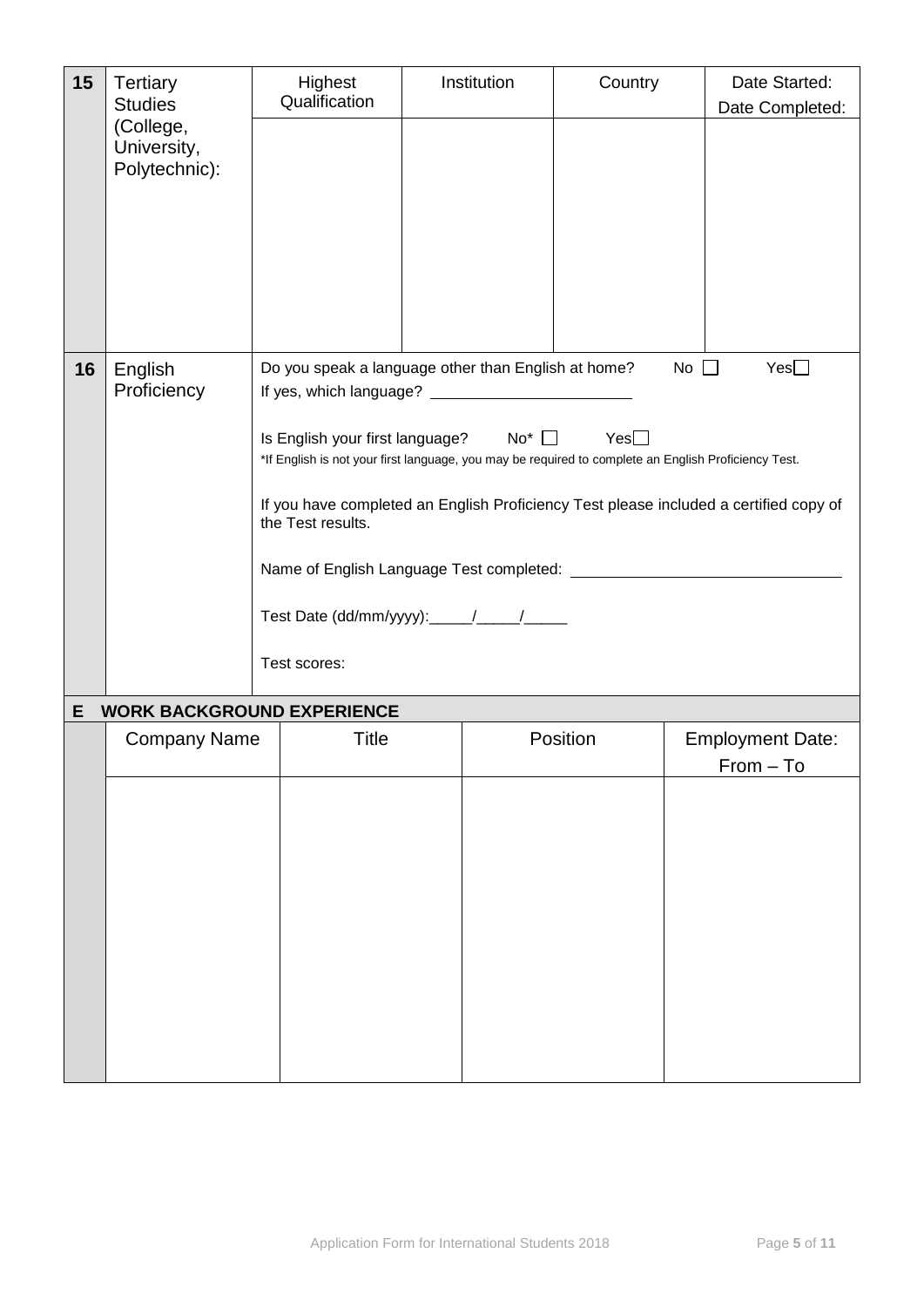| 17 | <b>Conviction</b>                                                                                                                                                             |                                                                                                                                                                                    |  |  |  |  |
|----|-------------------------------------------------------------------------------------------------------------------------------------------------------------------------------|------------------------------------------------------------------------------------------------------------------------------------------------------------------------------------|--|--|--|--|
|    | No<br>Do you have any criminal convictions or pending criminal charges?<br>Yes $\Box$<br>(this does not include traffic related offences, other than those for drunk driving) |                                                                                                                                                                                    |  |  |  |  |
|    |                                                                                                                                                                               | If you ticked yes to the question please provide details below:                                                                                                                    |  |  |  |  |
|    |                                                                                                                                                                               | *The information you provide is confidential.                                                                                                                                      |  |  |  |  |
|    | programme.                                                                                                                                                                    | *This information is collected for the purpose of assessing your suitability for entering a teacher education                                                                      |  |  |  |  |
|    |                                                                                                                                                                               | *A police check will be conducted as part of your induction onto the TESOL programme.                                                                                              |  |  |  |  |
| 18 |                                                                                                                                                                               | Please supply two referees name and phone number.<br>Please note that these referees cannot be family members.                                                                     |  |  |  |  |
|    | (For NZCLT Programme only)                                                                                                                                                    |                                                                                                                                                                                    |  |  |  |  |
|    |                                                                                                                                                                               |                                                                                                                                                                                    |  |  |  |  |
|    |                                                                                                                                                                               |                                                                                                                                                                                    |  |  |  |  |
|    |                                                                                                                                                                               |                                                                                                                                                                                    |  |  |  |  |
| F  |                                                                                                                                                                               | <b>INTERNATIONAL STUDENT INFORMATION</b>                                                                                                                                           |  |  |  |  |
| 19 | Accommodation                                                                                                                                                                 | Do you need us to organize homestay accommodation for you?                                                                                                                         |  |  |  |  |
|    |                                                                                                                                                                               | Yes $\Box$ (<br>) weeks                                                                                                                                                            |  |  |  |  |
|    |                                                                                                                                                                               | $\Box$ (DD/MM/YYYY)<br>Expected start date of homestay required: $\Box$ $\Box$ $\Box$ $\Box$<br>Expected finish date of homestay required: $\Box\Box\Box\Box\Box$<br>□(DD/MM/YYYY) |  |  |  |  |
|    |                                                                                                                                                                               | No $\Box$                                                                                                                                                                          |  |  |  |  |
| 20 | Name of Agent<br>(If applicable)                                                                                                                                              |                                                                                                                                                                                    |  |  |  |  |
| 21 | <b>Passport Details</b>                                                                                                                                                       | Passport Number:                                                                                                                                                                   |  |  |  |  |
|    |                                                                                                                                                                               | Passport Expiry Date:                                                                                                                                                              |  |  |  |  |
|    |                                                                                                                                                                               | Passport Country:                                                                                                                                                                  |  |  |  |  |
| 22 | <b>Visa Details</b>                                                                                                                                                           | Visa Type (If known):                                                                                                                                                              |  |  |  |  |
|    |                                                                                                                                                                               | Visa Expiry Date (If known):                                                                                                                                                       |  |  |  |  |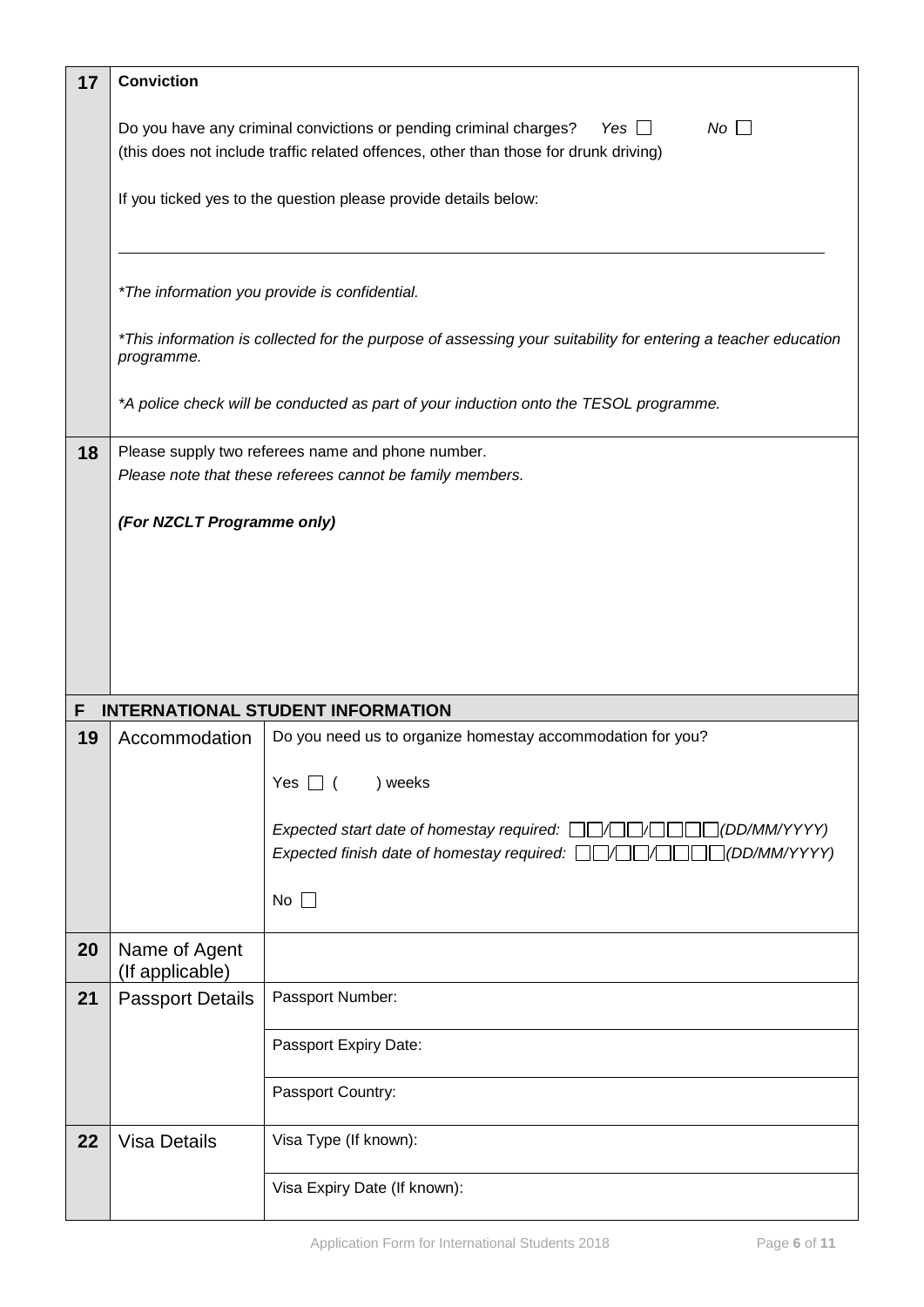| 23 | Yes $\Box$<br>No<br>Do you need airport pick up on arrival to New Zealand?                                                                                         |
|----|--------------------------------------------------------------------------------------------------------------------------------------------------------------------|
|    | Please refer to the Application Guide or Website for airport pick-up charges. If you tick 'yes', please<br>provide us with flight details once they are confirmed. |
| 24 | International students are required by Immigration NZ and the Ministry of Education to hold valid and<br>medical insurance during their stay in New Zealand.       |
|    | Do you need us to organize medical insurance for you?<br>Yes $\Box$<br>$No \Box$                                                                                   |
|    | Please contact the Admission Office for details and costs.                                                                                                         |
| 25 | WHAT ARE YOUR CAREER INTENTIONS AND GOALS?                                                                                                                         |
|    |                                                                                                                                                                    |
|    |                                                                                                                                                                    |
|    |                                                                                                                                                                    |
|    |                                                                                                                                                                    |
|    |                                                                                                                                                                    |
|    |                                                                                                                                                                    |
| 26 | WHAT ARE YOUR IMMEDIATE PLANS AFTER YOU HAVE COMPLETED THIS<br><b>PROGRAMME OF STUDY?</b>                                                                          |
|    |                                                                                                                                                                    |
|    |                                                                                                                                                                    |
|    |                                                                                                                                                                    |
|    |                                                                                                                                                                    |
|    |                                                                                                                                                                    |
|    |                                                                                                                                                                    |
|    |                                                                                                                                                                    |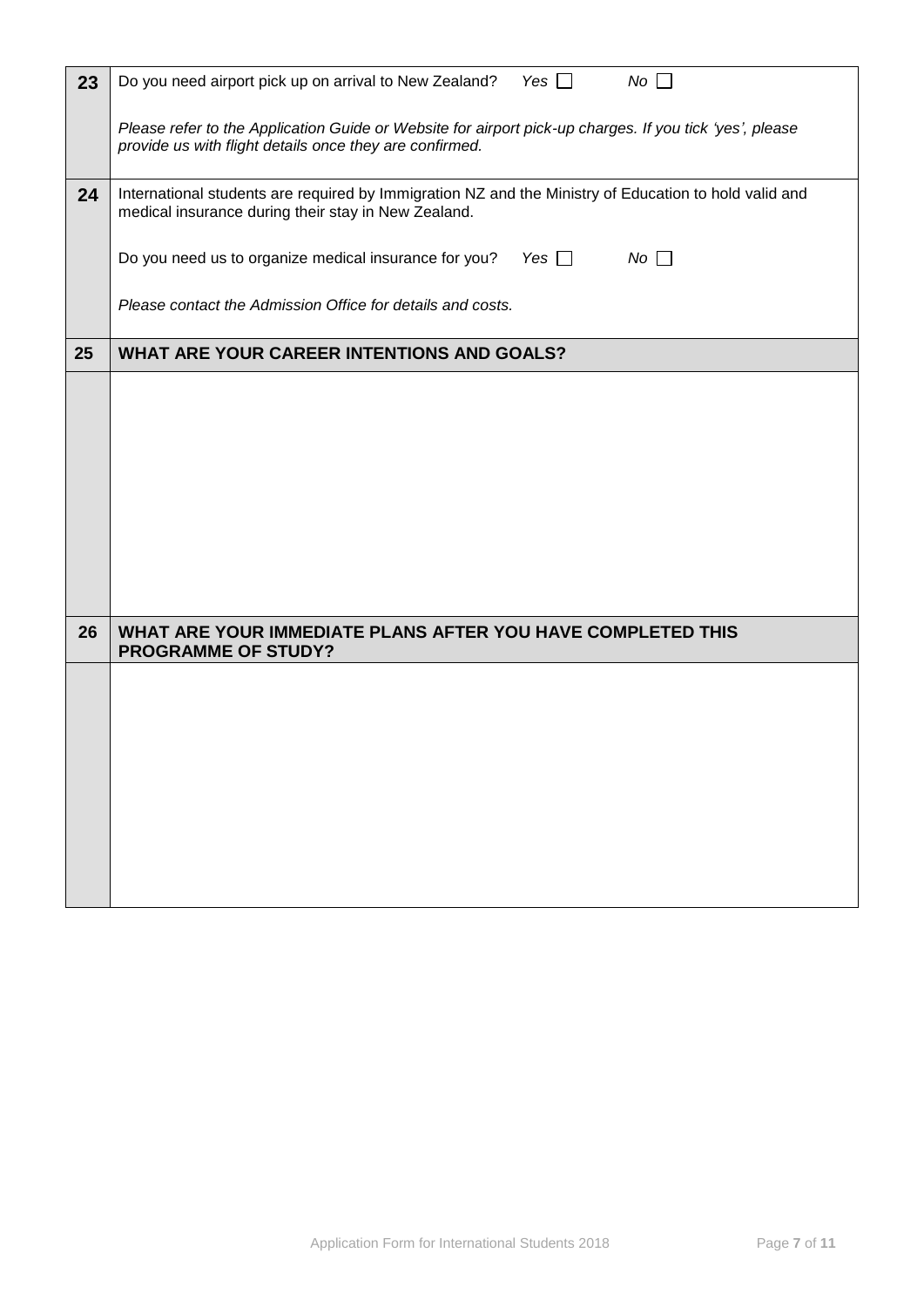| G  | <b>DOCUMENTATION</b>                                                                                                                                                                                                                                                                                                                                                                                                                                                                                                                                                                                                                                                                               |  |  |  |  |  |
|----|----------------------------------------------------------------------------------------------------------------------------------------------------------------------------------------------------------------------------------------------------------------------------------------------------------------------------------------------------------------------------------------------------------------------------------------------------------------------------------------------------------------------------------------------------------------------------------------------------------------------------------------------------------------------------------------------------|--|--|--|--|--|
| 27 | To qualify as a <b>domestic student</b> , and so be entitled to the Government tuition subsidy, you must be a<br>citizen of New Zealand (including students from the Cook Islands, Tokelau, or Niue who have New<br>Zealand citizenship) or a permanent resident of New Zealand or a citizen or permanent resident of<br>Australia residing in New Zealand. You must provide evidence of citizenship or permanent residency and<br>to do so you must produce one of the following:                                                                                                                                                                                                                 |  |  |  |  |  |
|    | Birth certificate with place of birth stated as New Zealand, Cook Islands, Tokelau, or Niue.<br>٠<br>New Zealand passport.<br>٠<br>A statement of Whakapapa, including date of birth, countersigned by a kaumatua.<br>٠<br>Certificate of citizenship or letter of confirmation.<br>٠<br>Overseas passport with residency stamp.<br>٠                                                                                                                                                                                                                                                                                                                                                              |  |  |  |  |  |
|    | You can bring the original documentation to the enrolment desk, alternatively please provide a certified<br>copy. This means a photocopy of your original document, signed as being a true and accurate copy by a<br>Justice of the Peace (JP), Barrister or Solicitor, Notary Public, Court Register or Deputy Registrar,<br>Member of Parliament, Land Transport New Zealand, Public trust, or local authority employee designated<br>for this purpose. When a learner is in a remote community and unable to access a person listed in the<br>Oaths and Declarations Act, a member of the New Zealand Police, school principal, minister of religion, or<br>general practitioner is acceptable. |  |  |  |  |  |
|    | International students must bring their passport with them when they enrol.                                                                                                                                                                                                                                                                                                                                                                                                                                                                                                                                                                                                                        |  |  |  |  |  |
|    | Please note that your name, date of birth and residency as entered on this enrolment will be included in<br>the National Student Index, and will be used in an Authorised Information Matching programme with the<br>New Zealand Birth Register. For further information on National Student Index please see:<br>http://www.minedu.govt.nz/NZEducation/EducationPolicies/TertiaryEducation/ForTertiaryEducationInstituti<br>ons/NationalStudentIndex.aspx                                                                                                                                                                                                                                         |  |  |  |  |  |
|    | Please list here all<br>documents that you have<br>attached to this enrolment<br>form.<br>*Documents should be securely stapled<br>to the back of the form.                                                                                                                                                                                                                                                                                                                                                                                                                                                                                                                                        |  |  |  |  |  |
|    |                                                                                                                                                                                                                                                                                                                                                                                                                                                                                                                                                                                                                                                                                                    |  |  |  |  |  |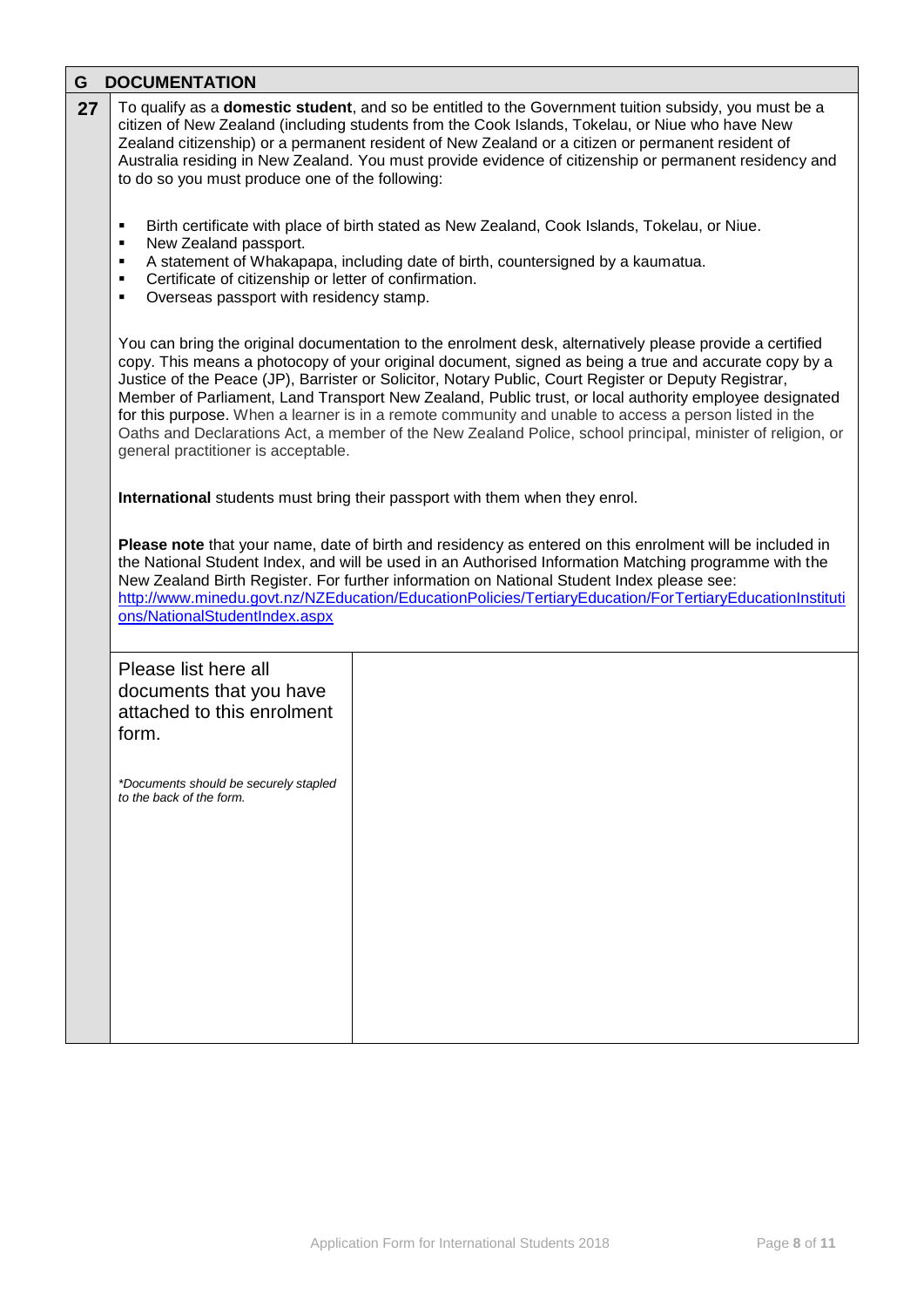| н  | <b>BANK ACCOUNT</b>                                                                                |                                                                                                                                                                                    |  |  |  |
|----|----------------------------------------------------------------------------------------------------|------------------------------------------------------------------------------------------------------------------------------------------------------------------------------------|--|--|--|
| 28 | Please provide details of your bank account for the deposit of items such as Travel<br>Allowances. |                                                                                                                                                                                    |  |  |  |
|    | <b>Suffix</b><br><b>Branch</b><br><b>Account Number</b><br>Bank                                    |                                                                                                                                                                                    |  |  |  |
|    | Name of Bank:                                                                                      |                                                                                                                                                                                    |  |  |  |
|    | Name of Branch:                                                                                    | Town/City:                                                                                                                                                                         |  |  |  |
|    | <b>PAYMENT DETAILS</b>                                                                             |                                                                                                                                                                                    |  |  |  |
| 29 |                                                                                                    | Please note below your preferred method of payment.                                                                                                                                |  |  |  |
|    | Cash                                                                                               |                                                                                                                                                                                    |  |  |  |
|    | Cheque                                                                                             |                                                                                                                                                                                    |  |  |  |
|    | <b>Direct Credit</b>                                                                               |                                                                                                                                                                                    |  |  |  |
|    | <b>Student Loan</b>                                                                                |                                                                                                                                                                                    |  |  |  |
|    | Alipay                                                                                             |                                                                                                                                                                                    |  |  |  |
|    | <b>Frist Year Fees Free</b>                                                                        |                                                                                                                                                                                    |  |  |  |
|    |                                                                                                    | (Please make your cheque payable to 'Public Trust - North Shore Language School')                                                                                                  |  |  |  |
|    | Cross Credit, Credit<br>Do you wish to apply for cross credit, credit transfer?<br>Transfer & RPL  |                                                                                                                                                                                    |  |  |  |
|    |                                                                                                    | Yes* $\Box$<br>No $\Box$                                                                                                                                                           |  |  |  |
|    |                                                                                                    | *If yes, please attach: 1) Your completed 'Application for Cross Credit, Credit<br>Transfer' form. and 2) Relevant certified copies of transcripts and/or supporting<br>documents. |  |  |  |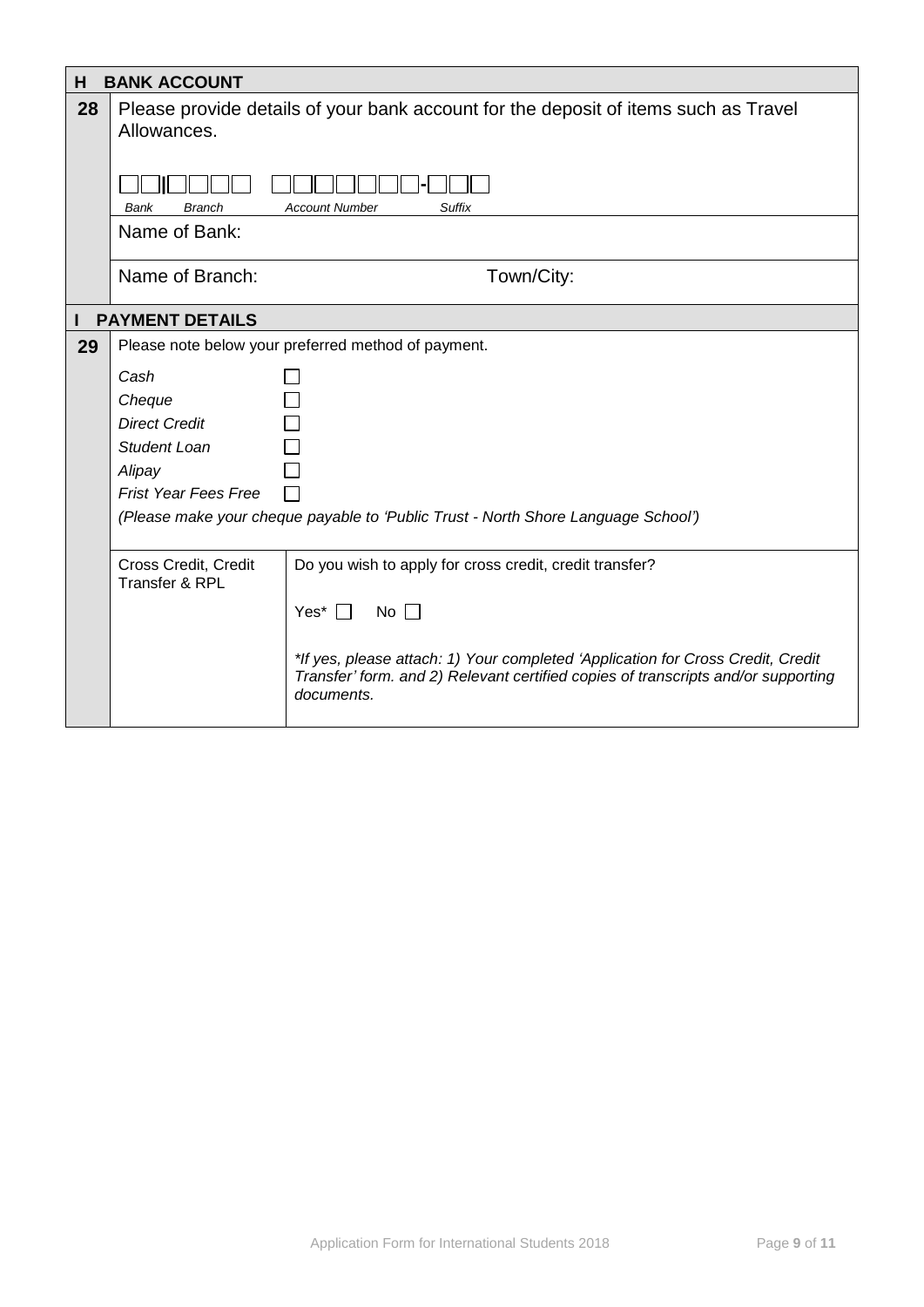# **DECLARATION**

**Privacy** – NSLS collects and stores information from this form to: manage the business of NSLS (including internal reporting, administrative processes and selection of scholarship and prize winners)  $\sim$  comply with the requirements of the Education Act 1989 and other legislation<sup>2</sup> relating to maintenance of records Supply information to government agencies and other organisations as set out below. In signing this enrolment form you authorise such disclosure on the understanding that NSLS will observe the conditions governing the release of information, as set out in the Privacy Act 1993, the Education Act 1989 and other relevant legislation. You may see any information held about you and amend any errors in that information. To do so, contact the Enrolments Officer. NB: The Privacy Act came into force on 1 July 1993 with the stated aim of protecting the privacy of natural persons. It requires NSLS to collect, hold, handle, use and disclose personal information in accordance with the twelve information privacy principles in the Act. <http://www.privacy.org.nz/> *Supply of information to government agencies and other organisations* NSLS supplies data collected on this form to government agencies, including: the Ministry of Education the New Zealand Qualifications Authority the Tertiary Education Commission the Ministry of Social Development (in relation to student loans and allowances) and Inland Revenue (student loans) Immigration New Zealand and the Ministry of Business, Innovation and Employment (for those who are not New Zealand citizens or permanent residents) Agencies who support particular students through scholarships, payment of fees or other awards (if you are a recipient of one of these awards). Those agencies use the data collected from tertiary education organisations to: administer the tertiary education system, including allocating funding develop policy advice for government Conduct statistical analysis and research. Your personal details (name, date of birth and residency) as entered on this form will be included in the National Student Index and may be used in an authorised information matching programme with the New Zealand Birth Register. The government agencies above may supply data collected on this form to Statistics New Zealand for the purposes of integrating data with data collected by other government agencies, subject to the provisions of the Statistics Act 1975. Integrated data is used for the production of official statistics, to inform policy advice to government and for research purposes. In handling data supplied by you on this form, the government agencies are required to comply with the provisions of the Privacy Act 1993. When required by law, NSLS releases information to government agencies such as the New Zealand Police, Department of Justice, Ministry of Social Development, and the Accident Compensation Corporation (ACC). Information collected on this form may be supplied to other educational organisations for the purpose of verifying academic records. **Fees** – In signing this enrolment form you undertake to pay all fees as they become due, and to meet any late fees and collection charges associated with debt recovery. NSLS's policy on withdrawal and refund of fees may be obtained from the Enrolments Officer. **Rules** – In signing this enrolment form you undertake to comply with the published rules and policies of NSLS with regard to attendance, academic integrity and progress, conduct and use of information systems. **Declaration –** I declare that to the best of my knowledge all the information supplied on, and with, this enrolment form is true and complete, I agree to abide by the conditions described above, and I consent to the disclosure of personal information as described above.

*Signature Date*

1

\_\_\_\_\_\_\_\_\_\_\_\_\_\_\_\_\_\_\_\_\_\_\_\_\_\_\_\_\_\_\_\_\_\_\_\_\_\_\_\_\_\_ \_\_\_\_\_\_\_/\_\_\_\_\_\_\_/\_\_\_\_\_\_\_

Application Form for International Students 2018 Page **10** of **11**

<sup>2</sup> This includes legislation governing the maintenance of official records and for accountability for public funding.